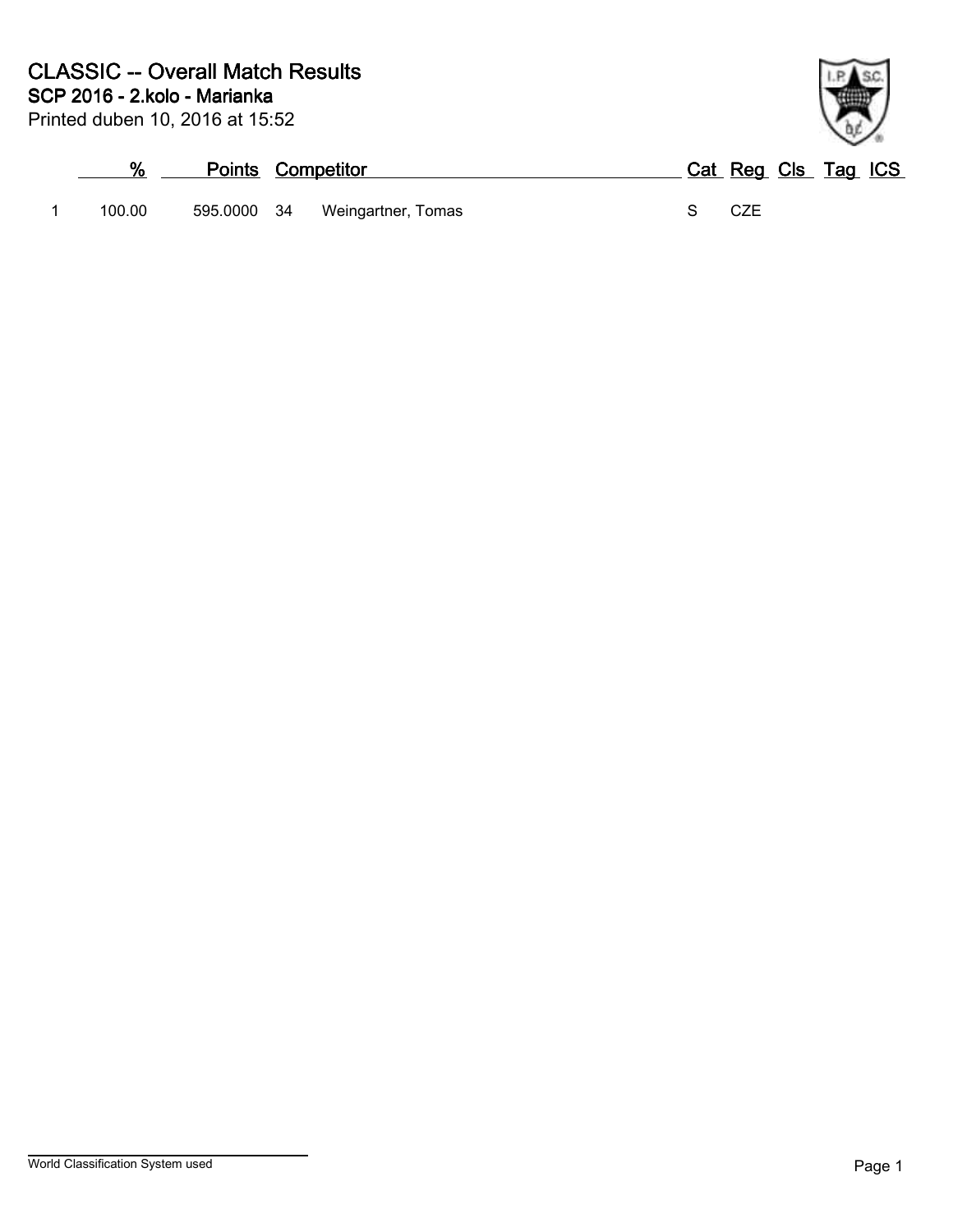|                | %      | <b>Points Competitor</b> |      |                 |   | Cat Reg Cls Tag ICS |  |  |
|----------------|--------|--------------------------|------|-----------------|---|---------------------|--|--|
|                | 100.00 | 557.3368                 | 47   | Hotra, Tomas    |   | <b>CZE</b>          |  |  |
| 2              | 93.72  | 522.3478                 |      | Rataj, Jan      | S | <b>CZE</b>          |  |  |
| 3              | 91.18  | 508.1809                 |      | Cerny, Vaclav   |   | <b>CZE</b>          |  |  |
| $\overline{4}$ | 90.29  | 503.2146                 | - 33 | Marousek, Petr  |   | <b>CZE</b>          |  |  |
| 5              | 84.10  | 468.7410                 | -21  | Vohnout, Martin |   | <b>CZE</b>          |  |  |

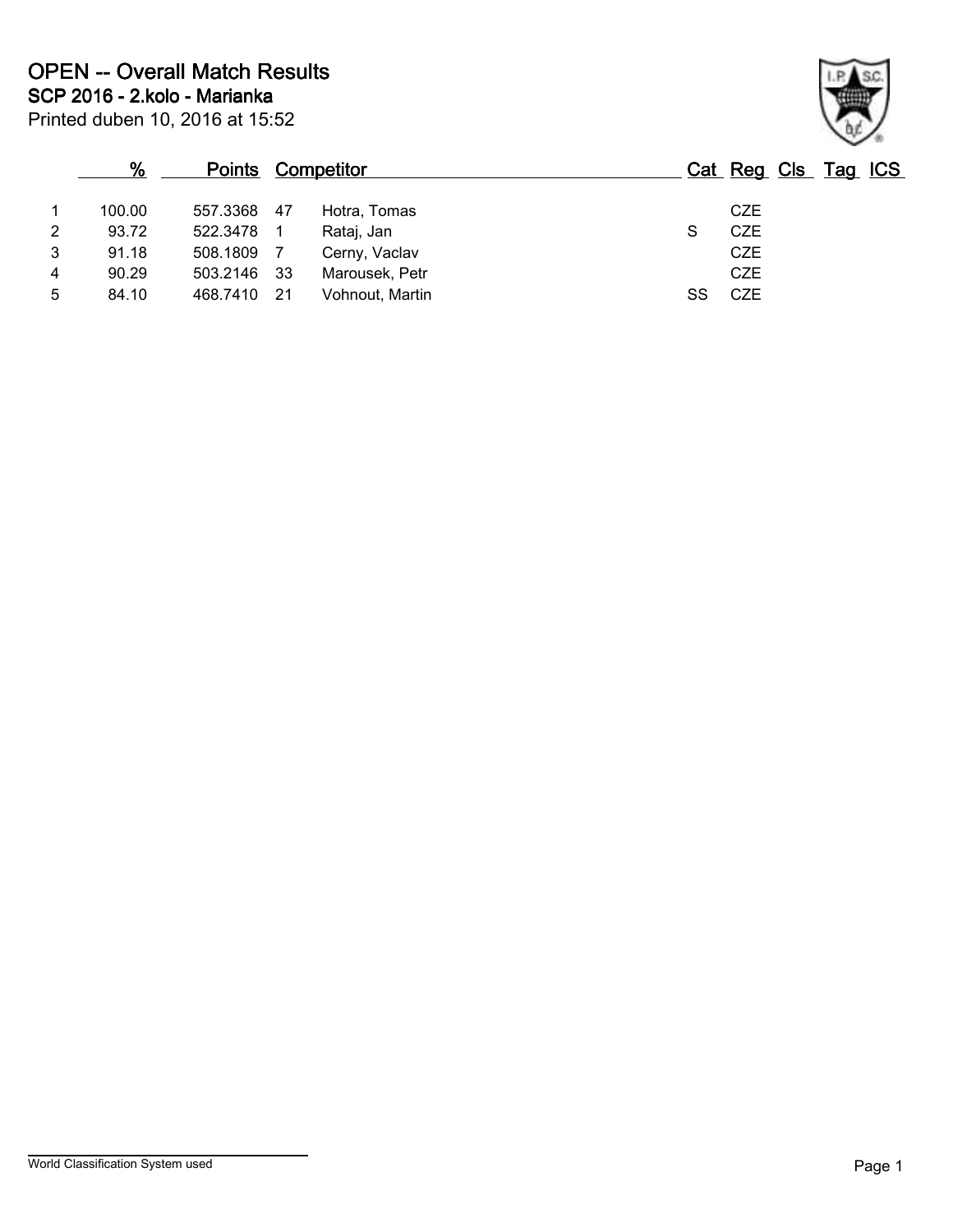**PRODUCTION -- Overall Match Results**

**SCP 2016 - 2.kolo - Marianka**

|                | <u>%</u> | <u>Points</u> |                | <b>Competitor</b>   |             | <u> Cat Reg Cls Tag ICS</u> |  |  |
|----------------|----------|---------------|----------------|---------------------|-------------|-----------------------------|--|--|
| 1              | 100.00   | 571.7371      | 88             | Hakala, Jiri        |             | <b>CZE</b>                  |  |  |
| $\overline{c}$ | 99.28    | 567.6178      | 15             | Liehne, Jan         |             | <b>CZE</b>                  |  |  |
| 3              | 91.34    | 522.1977      | 76             | Manolevski, Michael |             | <b>CZE</b>                  |  |  |
| 4              | 86.82    | 496.4066      | 46             | Louda, Vratislav    |             | <b>CZE</b>                  |  |  |
| 5              | 86.09    | 492.2192      | 81             | Svoboda, Pavel      |             | <b>CZE</b>                  |  |  |
| 6              | 84.09    | 480.7984      | 56             | Jesensky, Daniel    |             | CZE                         |  |  |
| 7              | 77.43    | 442.6912      | 75             | Netolicky, Pavel    |             | <b>CZE</b>                  |  |  |
| 8              | 76.21    | 435.7049      | 11             | Kuzel, Zdenek       |             | <b>CZE</b>                  |  |  |
| 9              | 73.59    | 420.7378      | 61             | Horky, Pavel        |             | <b>CZE</b>                  |  |  |
| 10             | 72.10    | 412.2313      | 48             | Kucera, Petr        | S           | <b>CZE</b>                  |  |  |
| 11             | 69.21    | 395.7079      | 64             | Richter, Jakub      |             | <b>CZE</b>                  |  |  |
| 12             | 68.80    | 393.3480      | 50             | Hvizdala, Marek     |             | <b>CZE</b>                  |  |  |
| 13             | 67.19    | 384.1531      | 26             | Bernard, Petr       |             | <b>CZE</b>                  |  |  |
| 14             | 66.21    | 378.5668      | 35             | Chabr, Pavel        |             | <b>CZE</b>                  |  |  |
| 15             | 65.82    | 376.3291      | 84             | Svoboda, Petr       |             | <b>CZE</b>                  |  |  |
| 16             | 64.66    | 369.6985      | 77             | Mazny, Martin       |             | <b>CZE</b>                  |  |  |
| 17             | 63.04    | 360.4505      | 6              | Kysela, Milos       |             | <b>CZE</b>                  |  |  |
| 18             | 60.54    | 346.1031      | 17             | Leitner, Benjamin   |             | <b>CZE</b>                  |  |  |
| 19             | 59.72    | 341.4186      | 70             | Sveda, Miloslav     |             | <b>CZE</b>                  |  |  |
| 20             | 58.43    | 334.0544      | 4              | Zidek, Milan        |             | <b>CZE</b>                  |  |  |
| 21             | 57.46    | 328.5127      | 89             | Beran, Jakub        | J           | <b>CZE</b>                  |  |  |
| 22             | 56.20    | 321.3303      | 32             | Censky, Tomas       |             | <b>CZE</b>                  |  |  |
| 23             | 55.89    | 319.5513      | 16             | Skorpil, Ales       | $\mathbf S$ | CZE                         |  |  |
| 24             | 51.49    | 294.3690      | $\overline{2}$ | Klouda, Karel       |             | <b>CZE</b>                  |  |  |
| 25             | 48.71    | 278.4843      | 71             | Kovarik, Milan      |             | CZE                         |  |  |
| 26             | 47.69    | 272.6815      | 49             | Bizek, Vojtech      |             | <b>CZE</b>                  |  |  |
| 27             | 38.33    | 219.1348      | 5              | Kovac, Marian       | J           | <b>CZE</b>                  |  |  |
| 28             | 34.75    | 198.6854      | 23             | Bernatek, Ivan      | SS          | CZE                         |  |  |
|                |          |               |                |                     |             |                             |  |  |

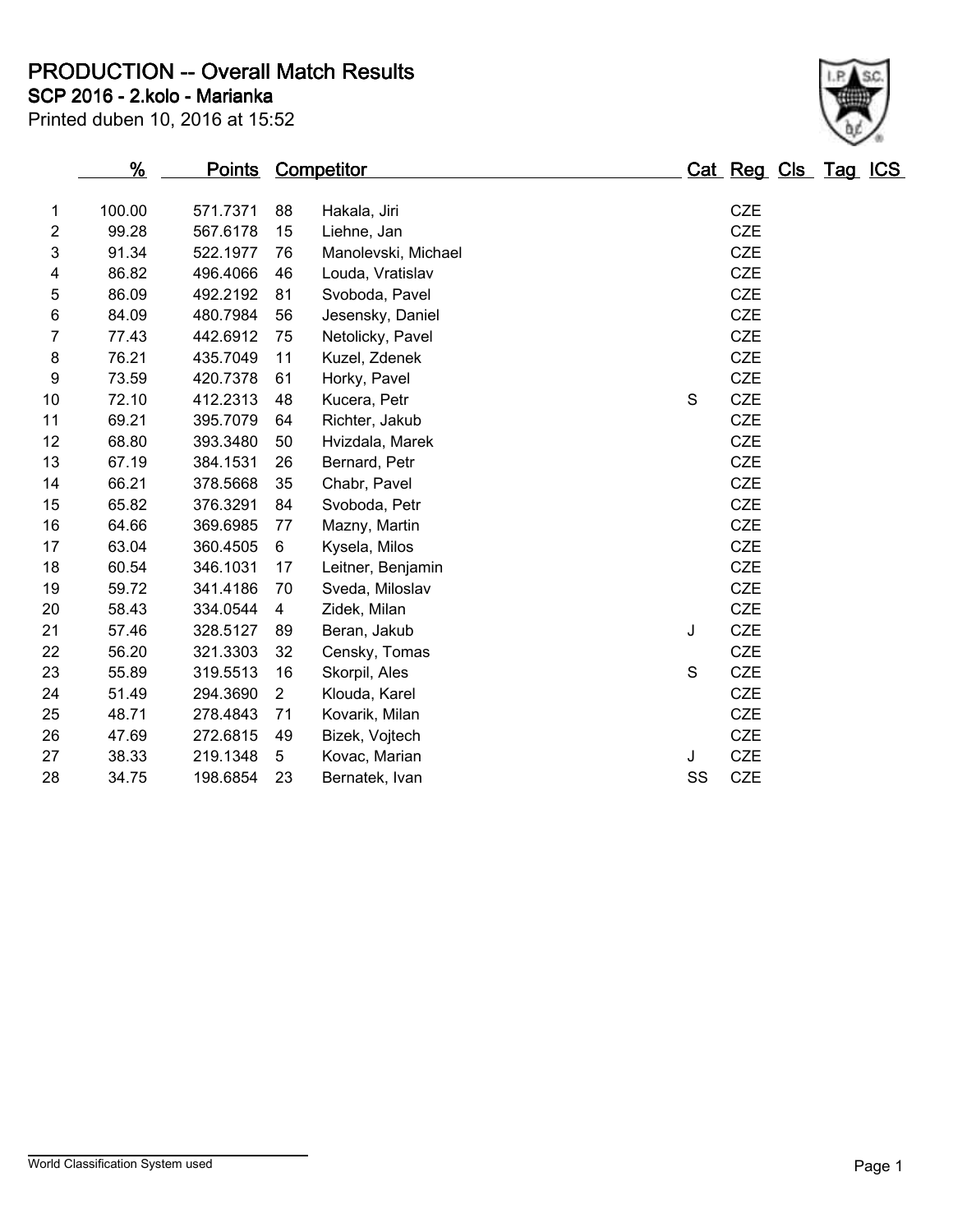**REVOLVER -- Overall Match Results**

Printed duben 10, 2016 at 15:52 **SCP 2016 - 2.kolo - Marianka**

|   | %      | <b>Points</b> |      | Competitor         |    | Cat Reg Cls Tag ICS |  |  |
|---|--------|---------------|------|--------------------|----|---------------------|--|--|
|   | 100.00 | 589.9496      | 40   | Rossl, Karel       | S  | <b>CZE</b>          |  |  |
| 2 | 95.95  | 566.0473 3    |      | Barta, Ondrej      | S  | <b>CZE</b>          |  |  |
| 3 | 86.75  | 511.7606      | - 24 | Potuckova, Ludmila | S  | <b>CZE</b>          |  |  |
| 4 | 83.09  | 490.1946      | 62   | Prepletany, Jan    | SS | CZE                 |  |  |
| 5 | 79.48  | 468.9198      | 19   | Prosek, Jan        |    | <b>CZE</b>          |  |  |
| 6 | 72.69  | 428.8240      | 82   | Stahl, Robert      | S  | CZE                 |  |  |
|   | 47.14  | 278.0785      | 58   | Pojer, Lubomir     | S  | <b>CZE</b>          |  |  |
|   |        |               |      |                    |    |                     |  |  |

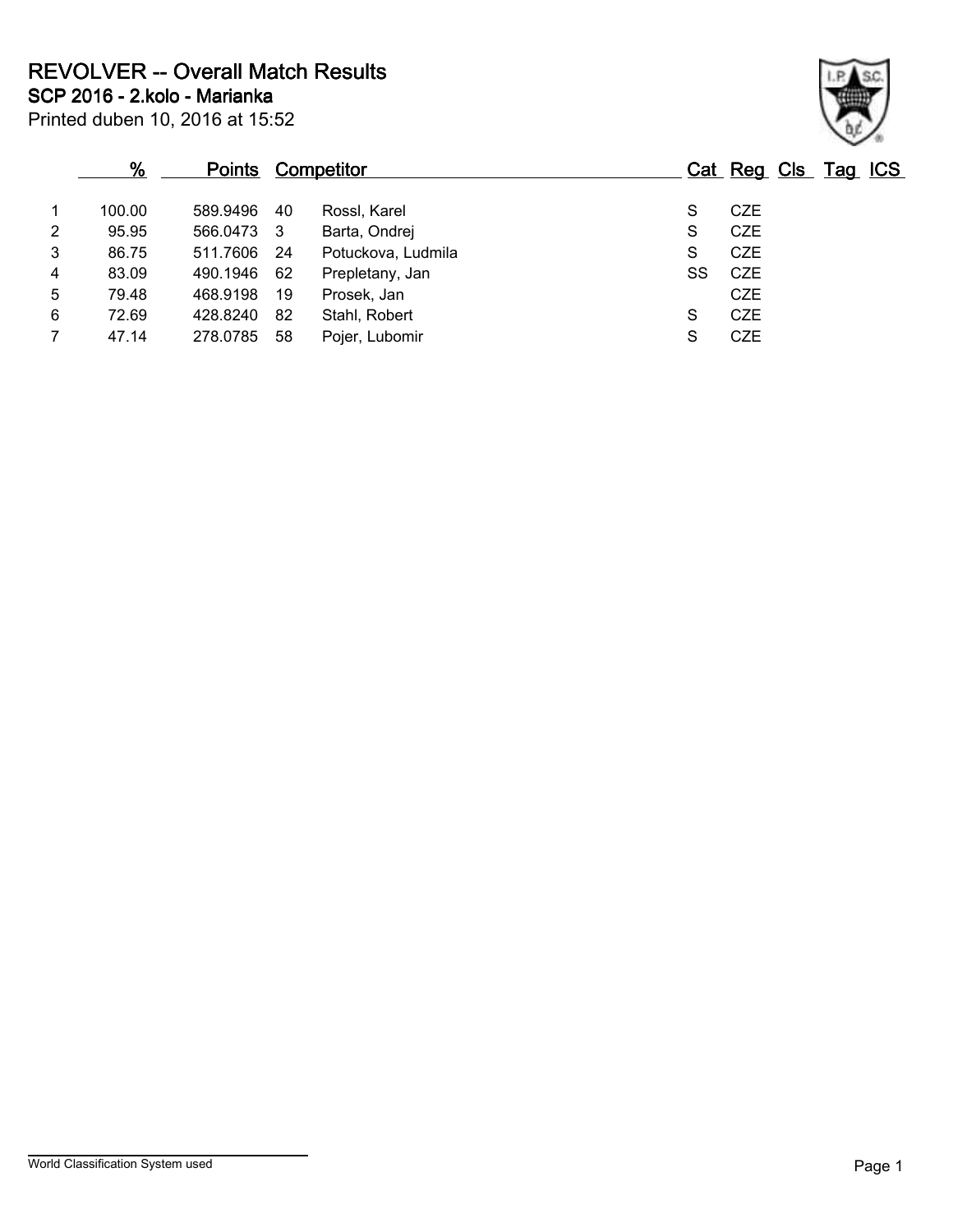**STANDARD -- Overall Match Results**

**SCP 2016 - 2.kolo - Marianka**

| Printed duben 10, 2016 at 15:52 |  |  |  |  |
|---------------------------------|--|--|--|--|
|---------------------------------|--|--|--|--|



| $\overline{c}$            | 87.15 | 515.6123 | 25 | Koblasa, Bohumil        |             | <b>CZE</b> |
|---------------------------|-------|----------|----|-------------------------|-------------|------------|
| $\ensuremath{\mathsf{3}}$ | 82.89 | 490.4216 | 37 | Marx, Jakub             |             | <b>CZE</b> |
| 4                         | 82.01 | 485.2262 | 54 | Landl, Radek            |             | CZE        |
| $\mathbf 5$               | 79.71 | 471.5736 | 14 | Liehne, Irena           | L           | CZE        |
| $\,6$                     | 79.39 | 469.7135 | 80 | Wilk, Ivo               | $\mathbf S$ | CZE        |
| $\boldsymbol{7}$          | 78.78 | 466.1086 | 52 | Valasik, Petr           |             | <b>CZE</b> |
| 8                         | 76.90 | 454.9496 | 45 | Matousek, Jiri          |             | CZE        |
| $\boldsymbol{9}$          | 76.19 | 450.7724 | 41 | Zeman, Marcel           |             | CZE        |
| 10                        | 76.14 | 450.4740 | 69 | Malinsky, Jiri          |             | CZE        |
| 11                        | 75.97 | 449.4504 | 8  | Habasko, Mila           |             | <b>CZE</b> |
| 12                        | 73.44 | 434.5002 | 9  | Kohn, Miroslav          | $\mathbf S$ | <b>CZE</b> |
| 13                        | 71.54 | 423.2735 | 68 | Zilinec, Daniel         |             | CZE        |
| 14                        | 70.93 | 419.6319 | 74 | Frinta, Petr            |             | CZE        |
| 15                        | 69.69 | 412.3284 | 65 | Simek, Frantisek        | SS          | <b>CZE</b> |
| 16                        | 68.89 | 407.5718 | 31 | Broz, Jiri              | S           | <b>CZE</b> |
| 17                        | 68.15 | 403.2111 | 51 | Medulan, Ladislav       |             | CZE        |
| 18                        | 67.74 | 400.7904 | 44 | Panek, Roman            |             | CZE        |
| 19                        | 67.65 | 400.2553 | 55 | Petrik, Martin          |             | <b>CZE</b> |
| 20                        | 66.89 | 395.7650 | 66 | Batek, Jaroslav         | $\mathbf S$ | CZE        |
| 21                        | 65.69 | 388.6520 | 60 | Horky, Tomas            |             | CZE        |
| 22                        | 64.33 | 380.6228 | 42 | Volesak, Jan            |             | CZE        |
| 23                        | 64.28 | 380.3297 | 86 | Zakostelecky, Frantisek | S           | <b>CZE</b> |
| 24                        | 64.10 | 379.2272 | 83 | Benes, Stanislav        | S           | CZE        |
| 25                        | 62.20 | 367.9791 | 72 | Brdlik, Martin          |             | CZE        |
| 26                        | 62.15 | 367.6978 | 39 | Rota, Martin            |             | CZE        |
| 27                        | 62.14 | 367.6450 | 79 | Zolnay, Pavol           |             | <b>SVK</b> |
| 28                        | 61.96 | 366.5588 | 73 | Jadrny, Milos           |             | <b>CZE</b> |
| 29                        | 59.10 | 349.6496 | 18 | Elstner, Marek          |             | CZE        |
| 30                        | 58.00 | 343.1429 | 38 | Mladek, Petr            |             | <b>CZE</b> |
| 31                        | 57.18 | 338.2835 | 78 | Zolnay, Anna            | L           | <b>SVK</b> |
| 32                        | 55.81 | 330.2273 | 29 | Soucek, Jan             |             | <b>CZE</b> |
| 33                        | 55.28 | 327.0420 | 13 | Liehne, Trener          | SS          | CZE        |
| 34                        | 54.71 | 323.6640 | 22 | Koudelka, Jiri          | S           | CZE        |
| 35                        | 53.47 | 316.3279 | 43 | Fryzek, Lubor           |             | CZE        |
| 36                        | 53.42 | 316.0831 | 36 | Kolisch, Petr           |             | CZE        |
| 37                        | 51.36 | 303.8448 | 53 | Veselka, Jaroslav       | SS          | <b>CZE</b> |
| 38                        | 50.77 | 300.3745 | 27 | Hrubesova, Helena       | L           | CZE        |
| 39                        | 47.93 | 283.5527 | 28 | Vrkoslavova, Jaroslava  | L           | CZE        |
| 40                        | 46.74 | 276.5333 | 57 | Radkov, Petr            | SS          | CZE        |
| 41                        | 46.60 | 275.7368 | 87 | Vltavsky, Miroslav      | SS          | CZE        |
| 42                        | 45.24 | 267.6571 | 85 | Naprstek, Martin        | SS          | CZE        |
| 43                        | 44.16 | 261.2935 | 59 | Synek, Petr             |             | CZE        |
| 44                        | 40.85 | 241.6815 | 30 | Brancuzky, Zdenek       |             | CZE        |
| 45                        | 37.87 | 224.0425 | 20 | Kupcik, Pavel           | SS          | CZE        |

World Classification System used **Page 1**